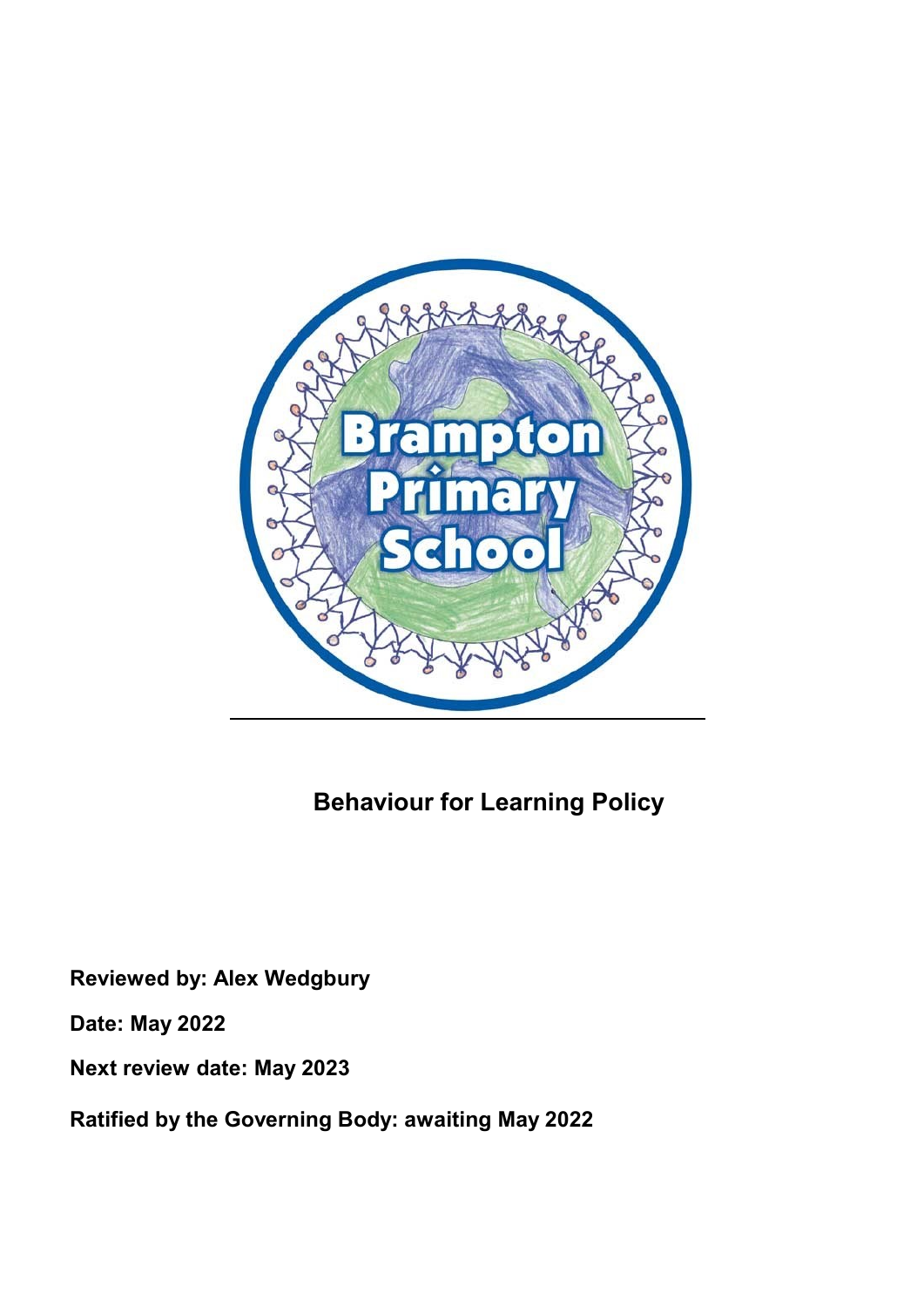This policy has been developed to ensure the school complies with the legal duties under the Education Act 2002, Education and Inspectors Act 2006, the Equality Act 2010, in respect of safeguarding pupils, particularly those with special educational needs (SEN), and is set out so that it does not unintentionally discriminate.

# Vision

We want Brampton Primary School to be an exceptional and inspirational community where children and adults care about and respect each other, laugh, learn, have fun and achieve. All pupils should be able to Build Personal Success. School should be a place where every adult member of the community (staff, governors and parents) has uncompromising aspirations for every child, so that they are successful - academically, socially and personally – whatever their starting points.

# Statement of Principles

At Brampton Primary School, we want to promote, among pupils, self-discipline and proper regard for authority, while encouraging good behaviour and respect for others. We follow an assertive discipline method in order to develop positive self-esteem in each child while encouraging them to take responsibility for their own actions. The staff at Brampton Primary School are committed to maintaining high expectations of good behaviour and discipline. Through consistent behaviour management procedures and quality first teaching we aim to promote a thirst for knowledge and a love of learning. These act as an essential contribution to the educational experience, happiness and well-being of the children.

# Rights, Rules and Actions

All children have the right to develop their potential and be safe and happy. Rules and codes of behaviour are a crucial part of maintaining these rights. These are split into three areas:

- Whole school
- Classroom
- Playground

# Children's Responsibilities



Children have to take on the responsibility for following the rules. If a child breaks the rules they must understand they have chosen to do this and therefore accept the consequences of their actions.

Children are taught to know what unacceptable behaviour is and are made aware of the consequences of unacceptable behaviour through class discussions, circle times, and assemblies. Most behavioural issues will be dealt with within the classroom, by reminding the child of the rule or task, or through use of the school's behaviour management system.

Brampton Primary School is inclusive and we understand that certain children will need extra support when it comes to behaviour. In these instances, adjustments will be made to ensure that children with SEND feel safe and supported, while we help them to take responsibility for their actions.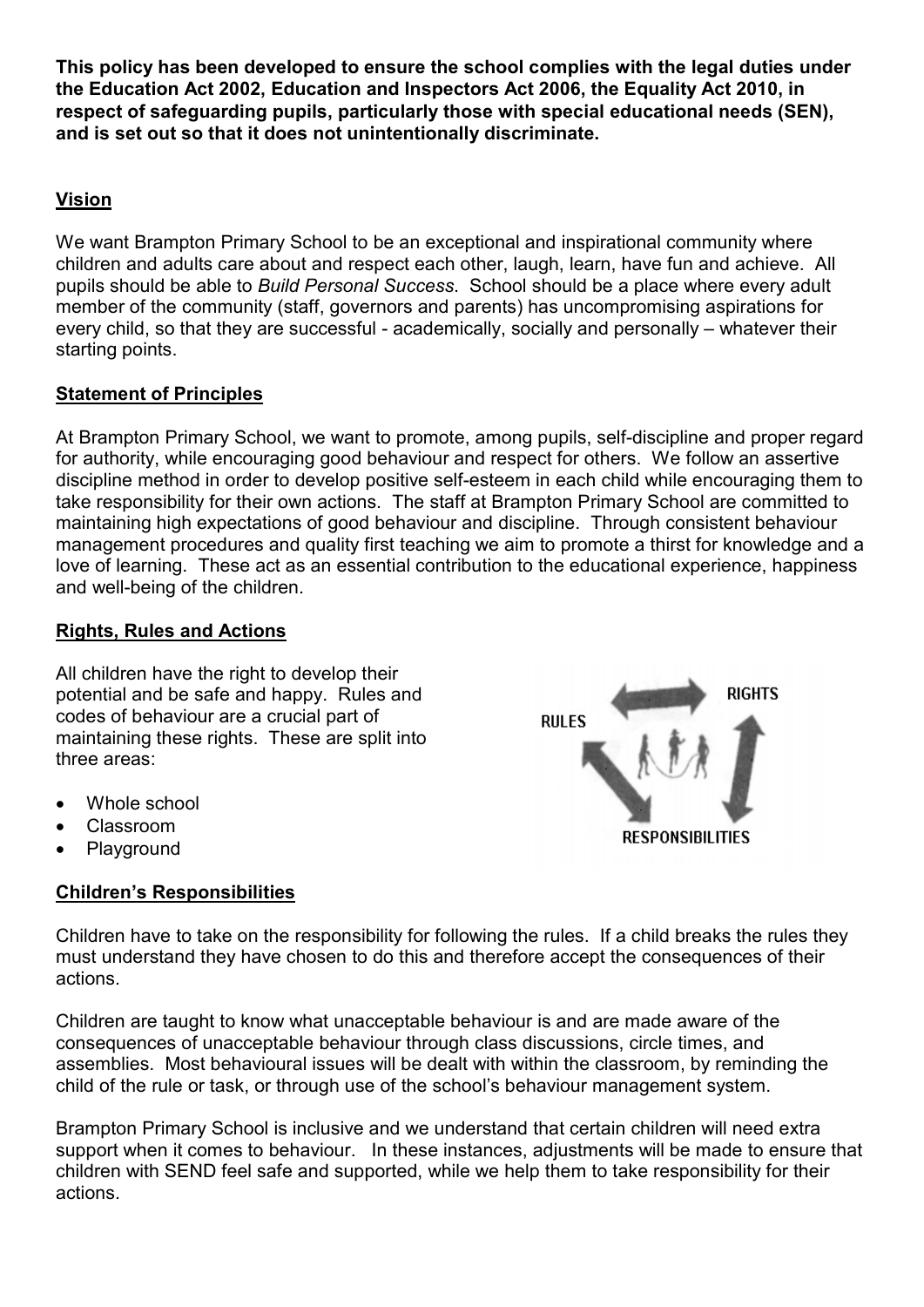| <b>School Rules</b>                              |                                             |
|--------------------------------------------------|---------------------------------------------|
| 1) At Brampton Primary School we support         | 3) At Brampton Primary School we fight      |
| everyone in Building Personal Success.           | against all forms of bullying.              |
| 2) At Brampton Primary School we respect         | We follow the four steps.                   |
| ourselves, other people and all property.        | We are up-standers NOT bystanders.          |
| We always accept responsibility for our actions. | 4) At Brampton Primary School we are all    |
| We keep hands, feet and objects to ourselves.    | responsible for making the right choices to |
| We are kind and speak politely to everyone in    | learn.                                      |
| the school community.                            | We follow instructions given by all staff.  |
| We are helpful toward those who need support.    | We work hard.                               |
| We walk around the school quietly and            | We try our best.                            |
| sensibly.                                        | We listen well in class.                    |
| We only wear jewellery in special                | We do not bring sweets, toys or chewing gum |
| circumstances.                                   | into school.                                |
|                                                  |                                             |

We believe the most effective way of achieving our aims is through highlighting those behaviours we expect and using positive praise and encouragement to ensure children make good choices. The school rules are displayed in every classroom – they have been adapted for the early years and foundation stage. We promote good behaviour through a stimulating, engaging and motivating curriculum that makes children want to learn and do well. Good behaviour is celebrated through the use of verbal praise, stickers, certificates and achievement assemblies and evenings. From class to class the organisation may vary as class teachers are encouraged to develop independent learning and reward structures.

Parents will be informed if their child has behaved in a significantly positive manner either in relation to their learning or social interactions. They will also be informed if their child has received sanctions in response to poor classroom or playground behaviour.

If a serious problem occurs with regard to behaviour a member of the senior leadership team will be informed. Persistent misbehaviour and poor behaviour choices may be dealt with in the following ways:

- Advice and support may be given by a member of the senior leadership team.
- A school report card may be implemented in agreement with parents, with a programme to encourage improvements in behaviour.
- The child may be removed from class to reflect on their behaviour with a member of the senior leadership team or a learning mentor.
- Sanctions, such as Blue Letters (explained in the Rewards and Consequences section below) and detentions may be imposed.
- Support from outside agencies may be sought, such as an educational psychologist or the Behaviour Support Service.
- In those cases where persistently poor behaviour choices have not improved through support, the headteacher may impose a fixed-term exclusion.

Where there has been a single clear breach of discipline, the headteacher may consider imposing a fixed-term exclusion from school. This would only be after careful consideration and each case would be examined individually (refer to Exclusion Policy for details).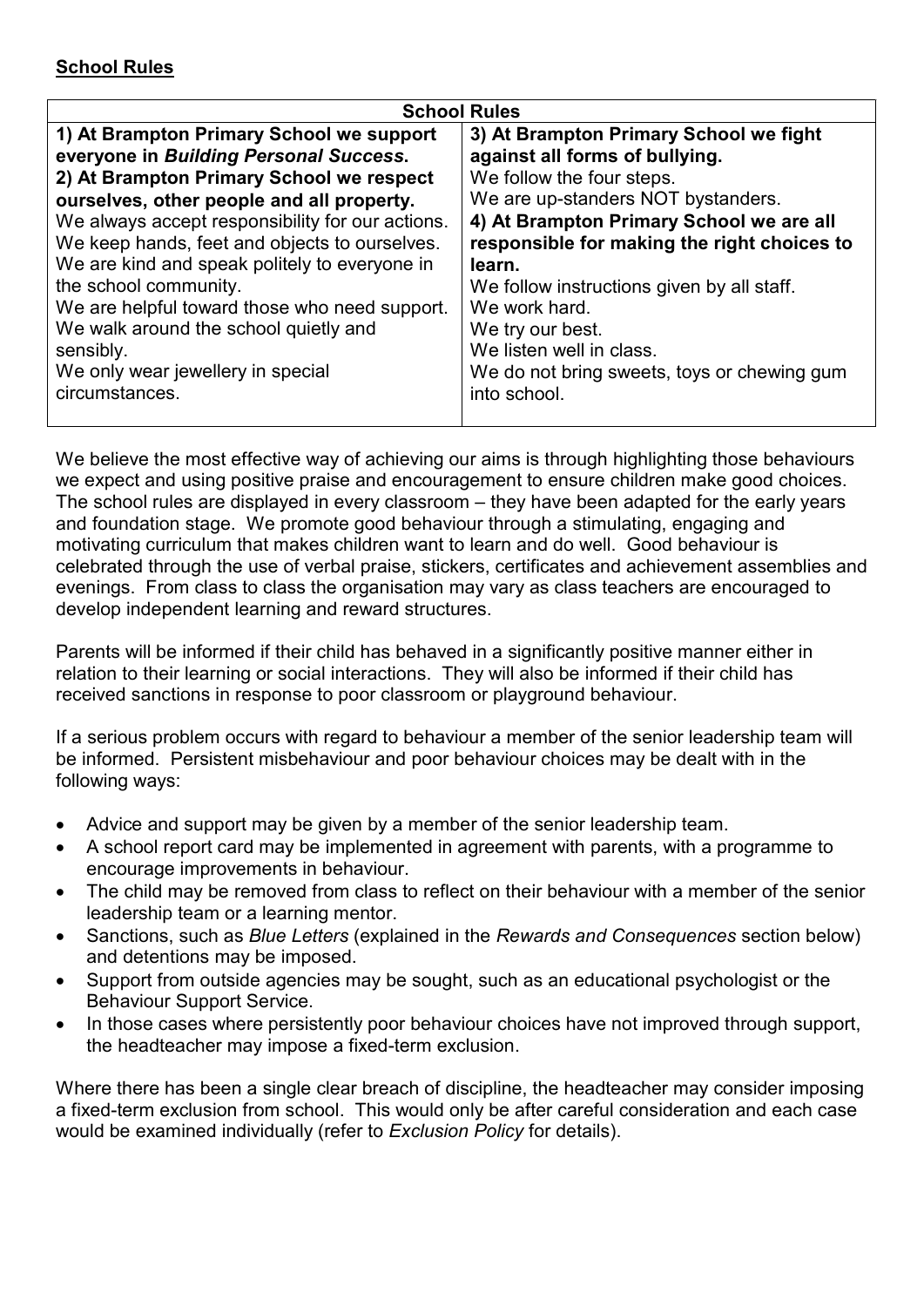## Rewards and Consequences in Class

In the first weeks of the Autumn Term all children must be taught the system of rewards and consequences:

- A reward is given as a result of good learning or social behaviour. This may take the form of stickers, certificates, verbal praise, etc.
- Consequences are not punishments they are the result of inappropriate behaviour choices. All children are made aware of the consequences of poor behaviour at every stage of the school's behaviour management system.
- Every new day is a fresh start.

As well as this system of rewards and consequences, there may also be individual behaviour plans for children with specific special educational needs and disabilities.

#### Rewards

Brampton Primary School believes significantly positive learning or social behaviour should be rewarded. This serves as further motivation for the child receiving the reward and acts as a clear model to those pupils who struggle to meet the school's expectations. Rewards are seen as a proactive approach to ensuring positive learning and social behaviour.

At Brampton Primary School we have a number of reward systems:

- Positive written or verbal feedback to the child or parent
- BPS points
- Good news notes
- Star of the week
- Happy hour
- Achievement assemblies
- Attendance awards
- Achievement evenings
- Badges
- **Stickers**
- Small toys

Further information on how each of the rewards systems work can be sought from the assistant headteacher for behaviour or pastoral support and child protection manager.

Rewards should be given to pupils who exceed expectations:

- A child who makes a significant effort to support a peer
- A child who completes work to a particularly high standard
- A child who demonstrates resilience in challenging circumstances
- A child who shows a considerable amount of commitment to their learning

This list is not exhaustive, but there to provide a clear framework for rewards.

## Consequences for Children in Key Stage One and Key Stage Two

Every teacher in key stage one and two must ensure they have the Consequences Triangle and behaviour tracking sheet prominently displayed in their classroom. These clearly list the consequence of poor behaviour choices at all five stages and provide a visual record for the child and teacher.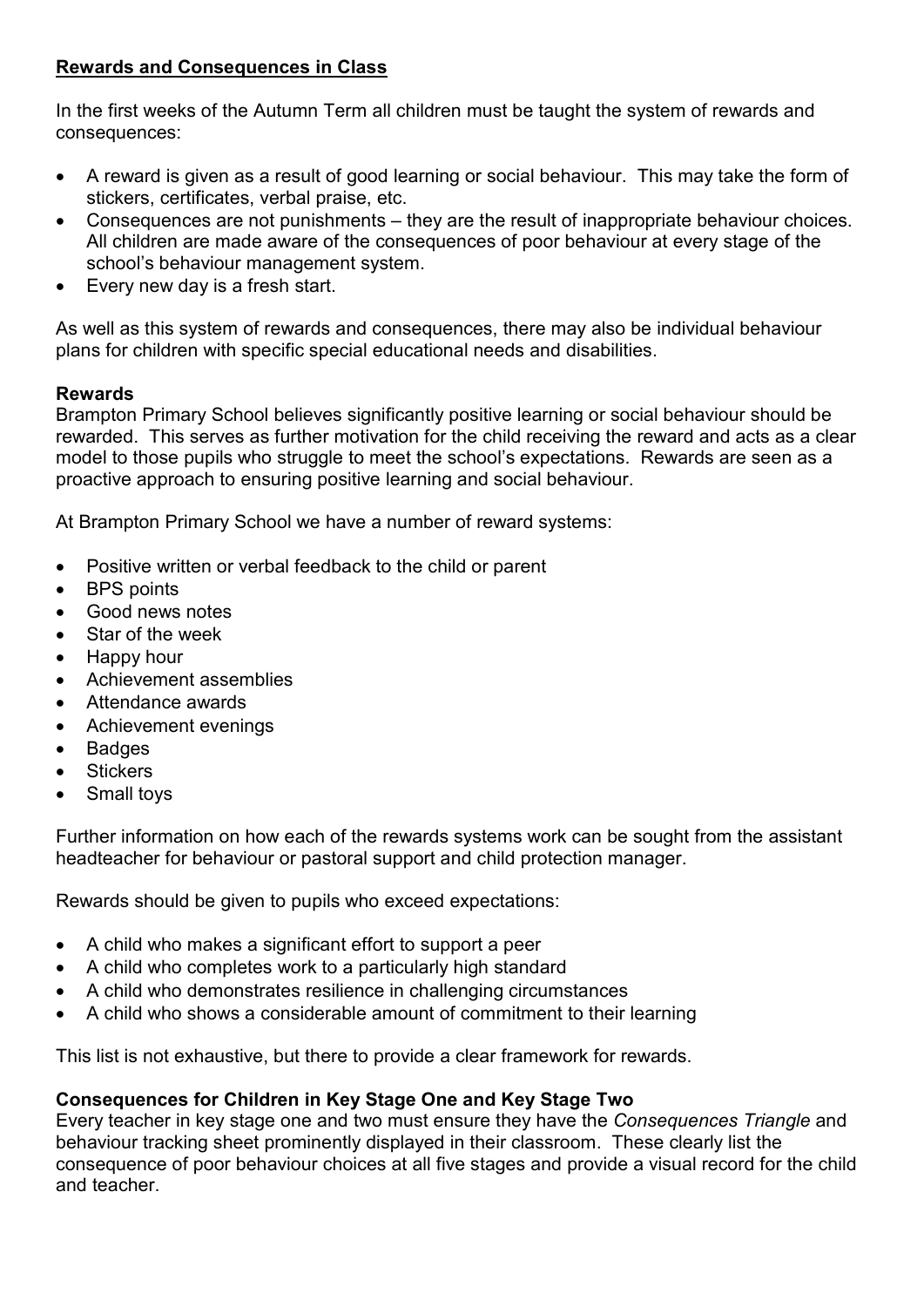

Any child who fails to behave appropriately will have their name placed on the tracking sheet. The child should be made aware of what the next consequence will be if there is a repeat of the negative behaviour. Tracking sheets must be handed in at the end of each week to the assistant headteacher for behavior: these are used to monitor behaviour and provide evidence if necessary (please see Appendix 1 – Tracking Sheet).

Any child that reaches number 4 on the tracking sheet will be given a Blue Letter. These are used as a way of recording the poor behavior choices, reporting the issues to parents and providing a platform for the child to reflect.

A child that reaches number 5 on the tracking sheet will be removed from class to complete a Restart. Restarts provide an opportunity for the child to calm down, reflect on their behaviour and resolve any issues. They also set a clear boundary in terms of expectations, and help to ensure the safety and wellbeing of other pupils. All Restarts are recorded to ensure consistency and so that patterns of behaviour can be monitored and repeat issues addressed.

On occasions where behaviour choices have a negative impact on learning, staff may decide to use a portion of the child's break or lunchtime to address the issue. This will always be done in the best interests of the child.

The assistant headteacher for behaviour will monitor:

- children who are causing regular, low level disruption in class and who may need to be spoken to about their behavior;
- children whose behaviour in the playground is becoming a cause for concern and who may therefore need extra support;
- children whose behaviour in class is becoming a cause for concern and who may therefore need regular input from a learning mentor or to be placed on a report card; and
- children whose behaviour indicates they should be assessed for special educational needs\*.

\*Children who fall into the last category will also be supported by the inclusion team.

All interventions made as a result of this weekly monitoring will be appropriately recorded.

NB. Breakfast Club and After School Club follow the same rules, rewards and consequences.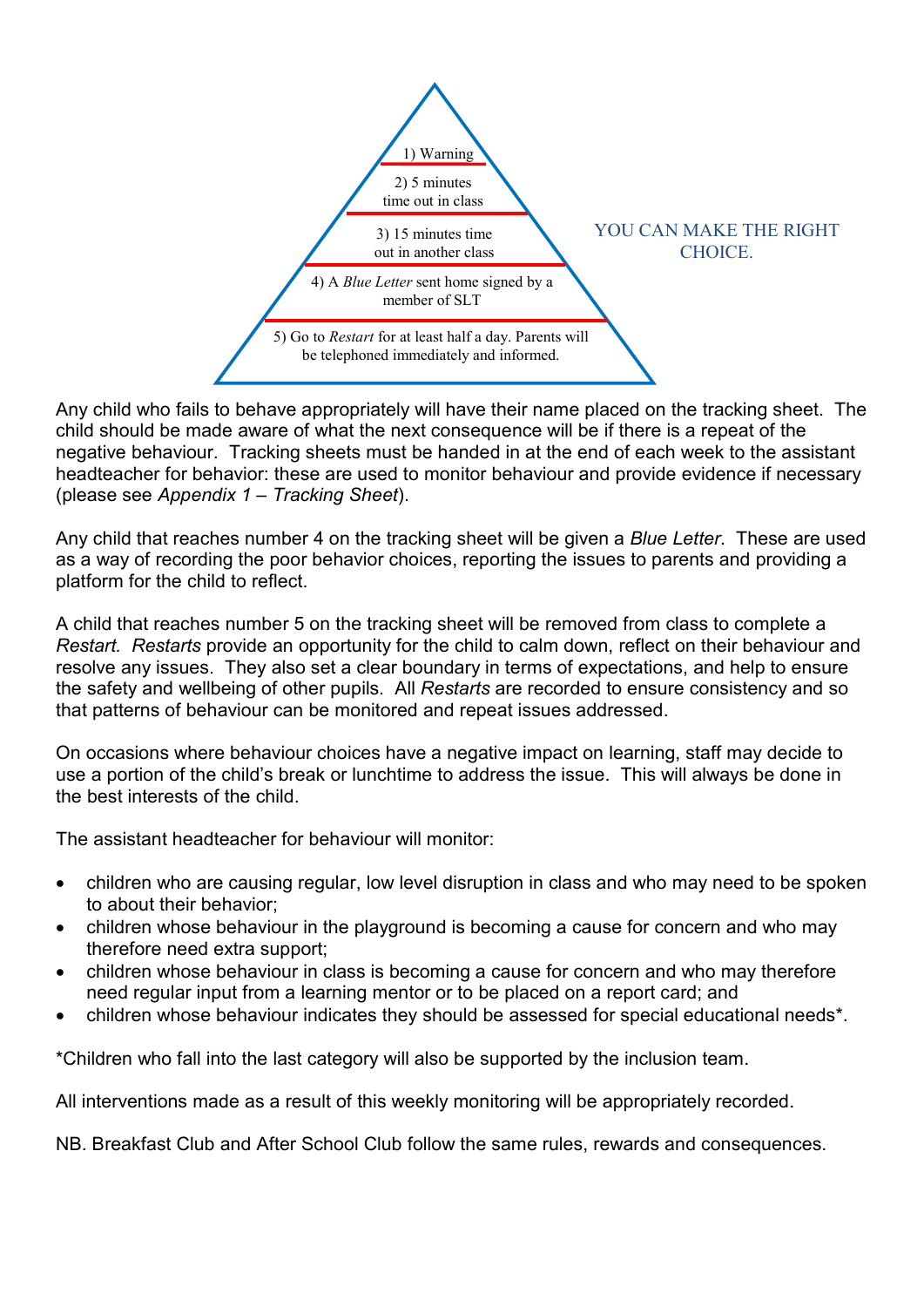## Consequences for Children in the Early Years and Foundation Stage

Every teacher in Nursery and Reception must ensure they have the Behaviour Circles prominently displayed in their classroom. These clearly highlight the behavior expected of pupils:

- We use our indoor voices in the classroom.
- We use gentle hands and gentle feet.
- We listen to each other and wait our turn to talk
- We share.
- When an adult tells us to do something, we do it straight away.

If students contravene one of the school rules, they will be asked to sit and reflect on the rule.

#### Bullying

Bullying of any kind is unacceptable at this school. Where bullying is found to be taking place, perpetrators may be sanctioned through one of the following:

- **Detentions**
- Blue Letters
- Restarts
- **Exclusions**

These consequences will never be isolated and will be used in conjunction with other strategies set out in the Anti-Bullying Policy.

#### Lining Up and Movement Around the School

All classes should have a lining up order to ensure that movement around the school is appropriate and calm. Thought should be given to the order of children to reduce the potential for conflict or inappropriate behaviour choices. Where appropriate, children should be properly lined up in the classroom or outside before leaving to go elsewhere (playground, PE, assemblies, etc.). Teachers need to be aware that failure to follow this may be setting children up to fail. Children should be expected to move around the school quietly, showing respect for other learners and in single file.

At the beginning of the day, or end of break times and lunchtimes, teachers should be in the playground ready to meet their classes, ensuring they are lined up properly and calm before entering the building. If children are unable to follow this rule, teachers may take their class back out and repeat the process, taking the time used off the next break.

#### Breaks and Lunchtimes

We want breaks and lunchtimes to provide children with opportunities to enjoy exercising, playing with their friends and resting in between learning. Breaks and lunchtimes should also be used to take toilet breaks, get a drink and eat. To ensure the safety and wellbeing of all children during these times, there are a number of simple rules (detailed below) and consequences to breaking them.

The playground is divided into zones to promote safety. During breaks, members of staff are timetabled to cover a zone to ensure areas are properly supervised and children remain safe.

Football is restricted to two (sometimes three) areas of the playground during break times and lunchtimes so there is less chance of injury to other children who do not want to play football. The areas where football is allowed are marked by pitches between the early years and foundation stage outdoor area and the first aid office. In the summer term children will also be able to use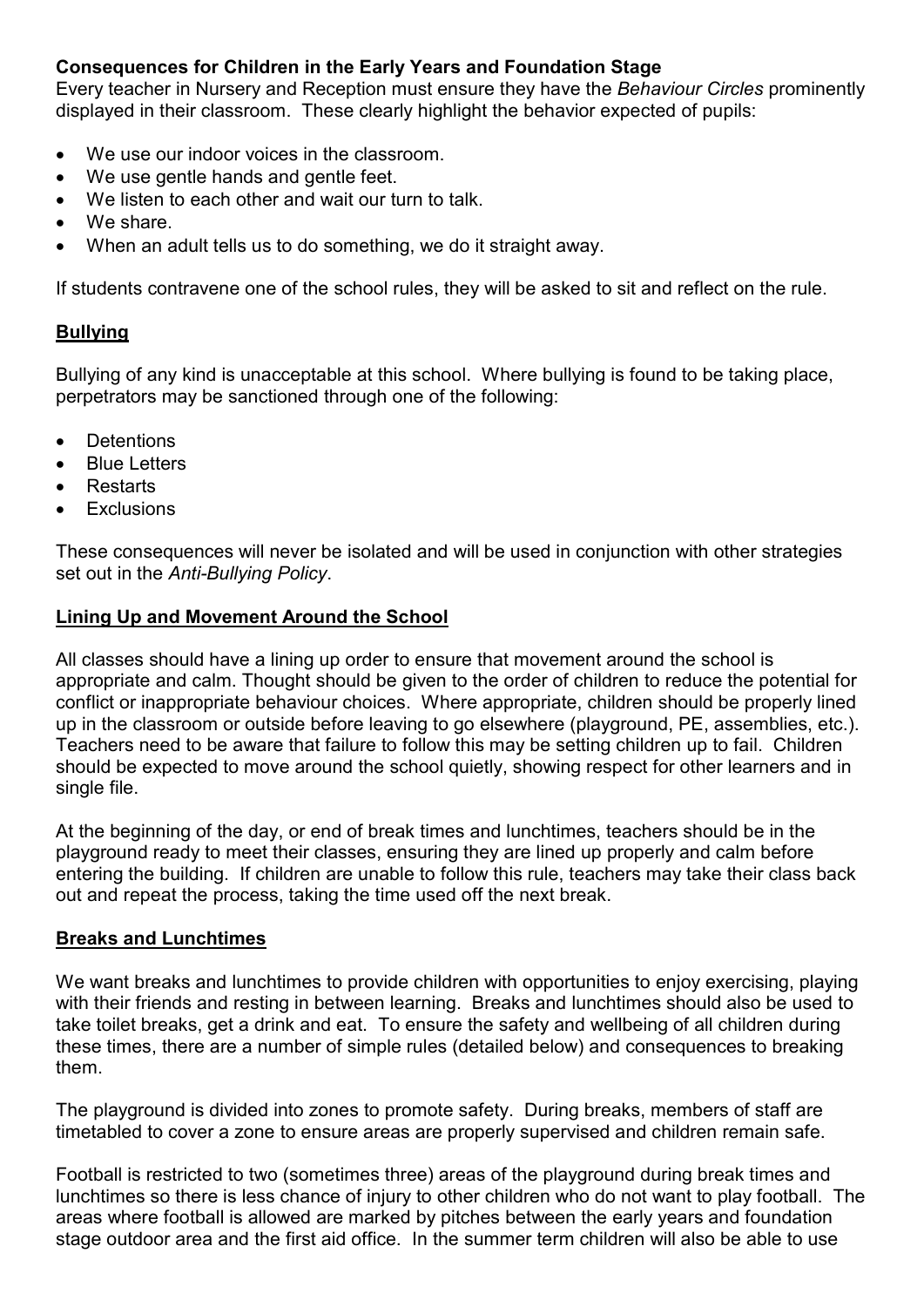set areas of Brampton Park. Playing football is seen as a privilege and any children not adhering to the rules may be ban from participating.

Children are prohibited from crossing the flowerbeds outside of the PE hall and office. Any KS1 child contravening this rule will be sent to stand to a blue circle (details of what this entails can be found on the next page); any KS2 child will be sent for detention.

There should be no ball games on the playground between 8:30am and 9am or 3pm and 3:30pm. All members of staff are expected to reinforce this rule and challenge children who choose to contravene it.

## Rewards During Break Times and Lunchtimes

Children are able to receive rewards for positive behaviour at breaks and lunchtimes:

- Positive verbal feedback to a child or their parents
- BPS points
- Extra time on a special feature (climbing frame/football pitch/etc.)

#### Detention and Community Service

Detention at lunchtime is a consequence of bad behaviour in the playground during breaks or lunchtimes. Staff must not use detentions for incidents that happen outside of break times.

Detention is given to children in key stage two and key stage one as a consequence of the following poor behaviour choices:

- fighting
- deliberately hurting another child (kicking, punching, throwing another child to the floor)
- extreme rudeness to supervisory staff
- failure to turn up for a detention/community service
- disruptive behaviour in detention
- persistent bullying

Lunchtime detention includes a requirement for the child to reflect on their behaviour and complete written work in silence. Detention is supervised by a designated midday meals supervisor in the Restart room, between 12.30 and 1.15pm every school day. Children in detention stay there for the whole of lunchtime. If they are sent late they may have to return the next day to make up the time.

School based community service may be imposed at lunch time for lesser misdemeanours:

- throwing food on the floor
- refusing to follow the instructions of supervisory staff or teachers on duty
- running when the bell has gone

The children may be required to help clear up in the dining hall, litter pick or weed the flower beds.

Teachers on playground duty must write the names of children who have received a detention or community service in the red folder outside of the office. Before lunch a reminder note will be sent to them in class. If a teacher is unable to write the name into the folder, the office must be informed so that they can write in the information.

Children in detention will be taken to the dining hall together to have their lunch. They will then be taken to the Restart room.

Children who are repeatedly in detention will be given a programme of support by the pastoral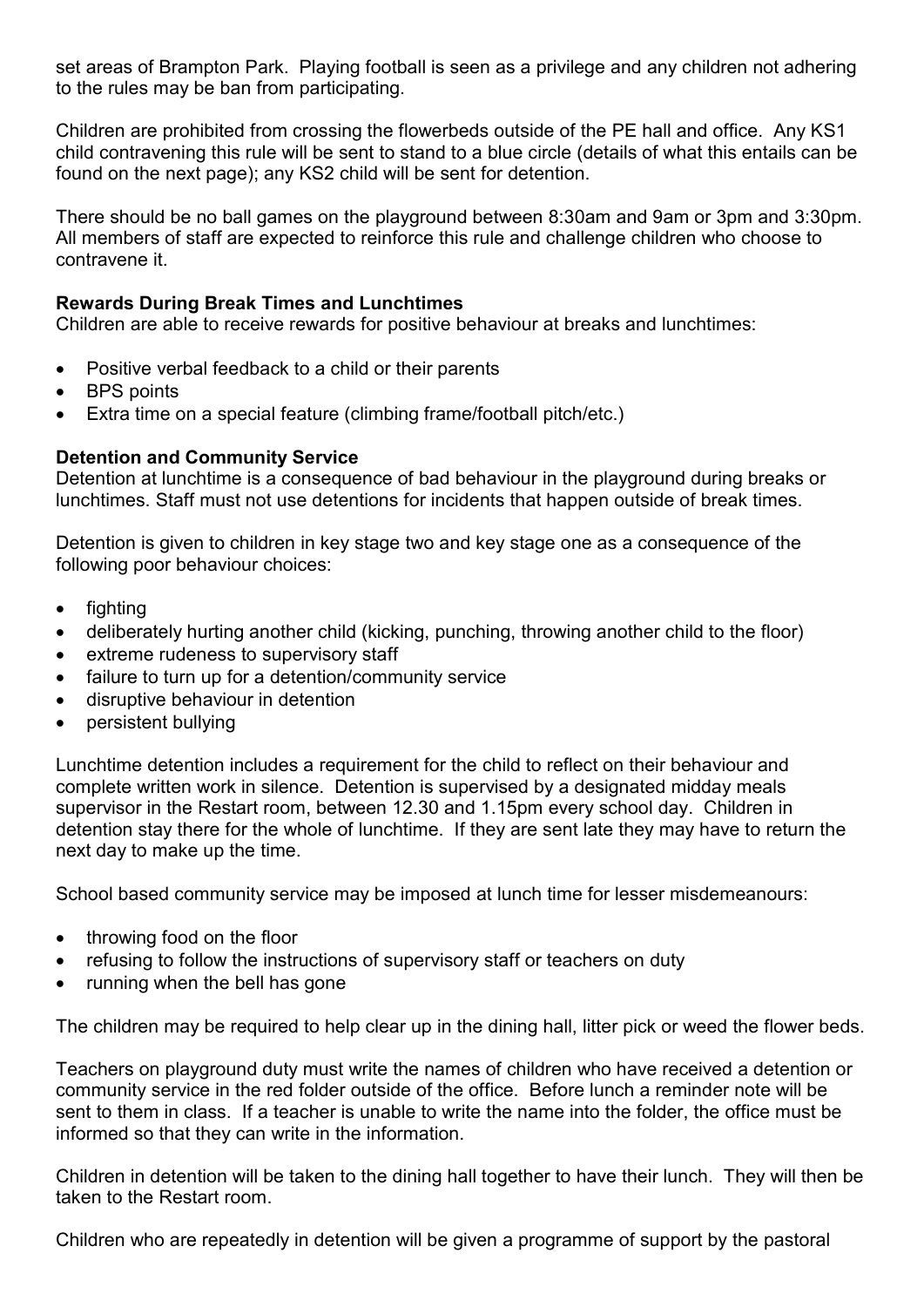support manager, assistant headteacher for behavior or learning mentor. Continued poor behaviour will put them at risk of lunchtime exclusions if other strategies fail to show impact and improvement. Each case will be considered separately.

## Blue Circles

Children in key stage one are placed in the blue circles for certain behaviour choices:

- pushing and shoving (but not fighting)
- swearing
- arguing with staff on duty (but not actually refusing to follow instructions)

Children should be sent to stand in the nearest blue circles for five minutes. If a child in key stage one shows extremely poor behaviour (violence etc.) they may be issued with a detention to ensure they are aware of the seriousness of their actions and to prevent other children from being harmed.

#### Peer Mediation and Play Leaders

The school operates a system of peer mediation to resolve minor playground disputes. A team of older children are trained to help others talk through and resolve their minor disputes.

The work of the peer mediators is co-ordinated by the pastoral support and child protection manager.

Play leaders, selected and trained Year 6 pupils, are used to support children during KS2 lunchtimes. Their role is to engage pupils in appropriate play and model the correct behaviours.

#### Roles and Responsibilities

Promoting positive behavior and managing poor behavior is the responsibility of everyone at Brampton Primary School. There are three core values agreed by all staff in dealing with behavioural issues: composure, clarity, consistency.

Composure – all staff should act calmly, considerately and in a controlled manner when tackling poor behaviour.

Clarity – all staff should understand the rights, rules, responsibilities and consequences involved in the behaviour system at Brampton Primary School; these should be communicated clearly to pupils at all times.

Consistency – all staff should be consistent in their use of the rules and consequences set out in this policy.

In school, the assistant headteacher for behaviour monitors the impact of behaviour initiatives and policies. The headteacher has overall responsibility for ensuring the safety and wellbeing of all pupils and adults: they delegate the day to day classroom responsibility to class teachers and teaching assistants who are expected to maintain a calm and purposeful learning environment. Class teachers deal with behaviour issues within their classrooms with support from year group leaders. Liaising with parents to keep them informed of any poor behaviour at the end of the day is an expectation.

The assistant headteacher for behaviour and phase leaders are responsible for dealing with more serious behaviour problems or incidents that cannot be resolved at year group level. They will meet with parents and teachers on a formal basis, decide on the consequences and, if appropriate, set up monitoring systems (report cards or such like) or contact external agencies to ensure that there is a support package in place to improve behaviour and address any underlying issues.